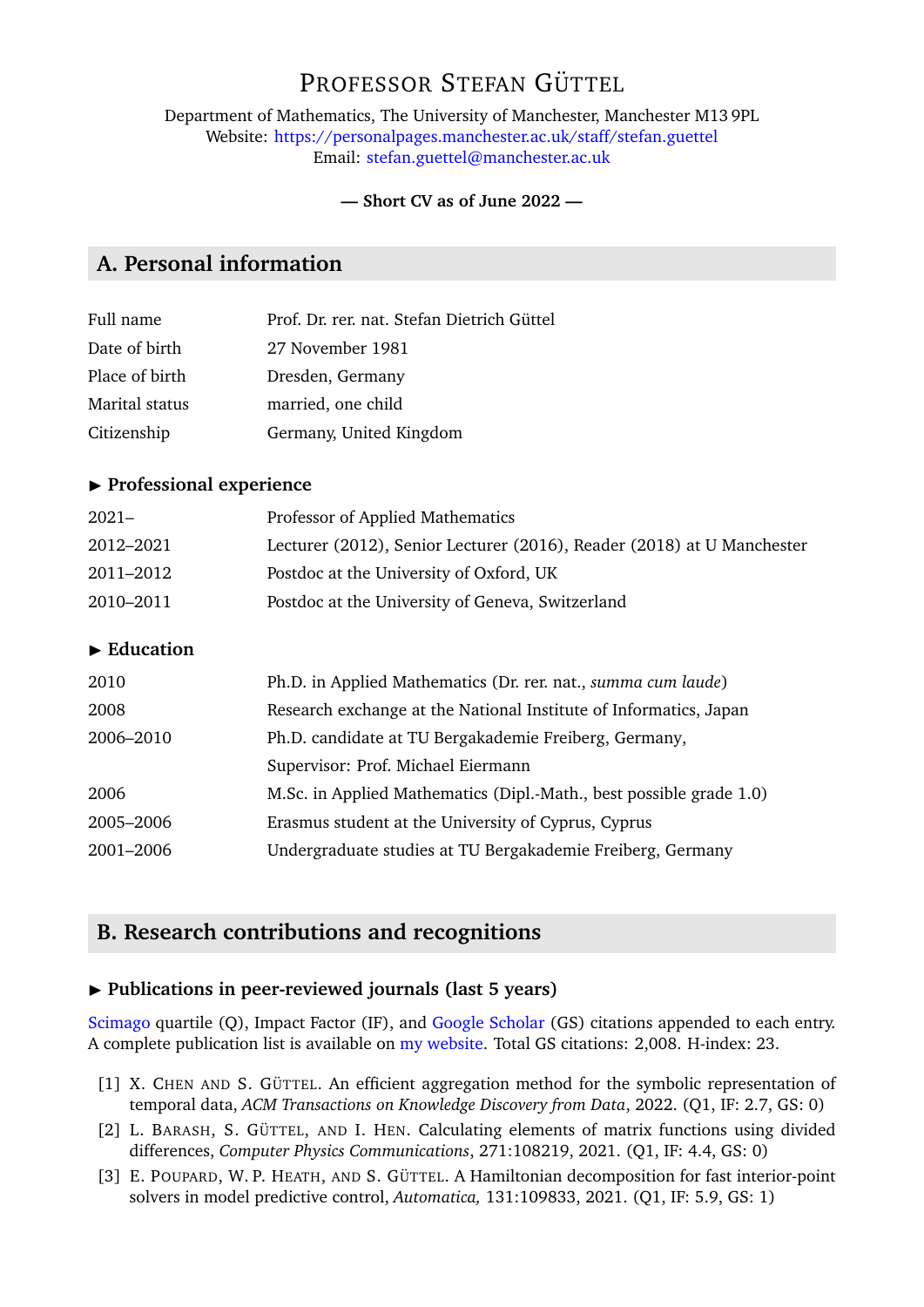- [4] S. GÜTTEL AND J.W. PEARSON. A spectral-in-time Newton-Krylov method for nonlinear PDEconstrained optimization, *IMA Journal of Numerical Analysis,* 42(2):1478–1499, 2022. (Q1, IF: 2.3, GS: 2)
- [5] S. GÜTTEL AND M. SCHWEITZER. A comparison of limited-memory Krylov methods for Stieltjes functions of Hermitian matrices, *SIAM Journal on Matrix Analysis and Applications,* 42(1):83– 107, 2021. (Q1, IF: 1.9, GS: 2)
- [6] I. G. GOSEA AND S. GÜTTEL. Algorithms for the rational approximation of matrix-valued functions, *SIAM Journal on Scientific Computing,* 43(5):A3033–A3054, 2021. (Q1, IF: 2.4, GS: 12)
- [7] S. GÜTTEL, D. KRESSNER, AND K. LUND. Limited-memory polynomial methods for large-scale matrix functions, *GAMM Mitteilungen,* 43(4):e202000019, 2020. (Q2, IF: 1.4, GS: 5)
- [8] S. ELSWORTH AND S. GÜTTEL. ABBA: Adaptive Brownian bridge-based symbolic aggregation of time series, *Data Mining and Knowledge Discovery,* 34:1175–1200, 2020. (Q1, IF: 6.3, GS: 5)
- [9] S. ELSWORTH AND S. GÜTTEL. The block rational Arnoldi method, *SIAM Journal on Matrix Analysis and Applications,* 41(2):365–388, 2020. (Q1, IF: 1.9, GS: 11)
- [10] C. QIU, S. GÜTTEL, X. REN, C. YIN, Y. LIU, B. ZHANG, AND G. EGBERT. A block rational Krylov method for three-dimensional time-domain marine controlled-source electromagnetic modeling, *Geophysical Journal International,* 218:100–114, 2019. (Q1, IF: 2.9, GS: 13)
- [11] S. ELSWORTH AND S. GÜTTEL. Conversions between barycentric, RKFUN, and Newton rational interpolants, *Linear Algebra and its Applications,* 576:246–257, 2019. (Q1, IF: 1.4, GS: 14)
- [12] T. KINYANJUI, J. MIDDLETON, S. GÜTTEL, J. CASSELL, J. ROSS, AND T. HOUSE. Scabies in residential care homes: Modelling, inference and interventions for well-connected population sub-units, *PLOS Computational Biology*, 14(3):1–24, 2018. (Q1, IF: 4.5, GS: 20)
- [13] S. GÜTTEL AND J.W. PEARSON. A rational deferred correction approach to parabolic optimal control problems, *IMA Journal on Numerical Analysis*, 38:1861–1892, 2018. (Q1, IF: 2.3, GS: 9)
- [14] M. BERLJAFA AND S. GÜTTEL. The RKFIT algorithm for nonlinear rational approximation, *SIAM Journal on Scientific Computing*, 39(5):A2049–A2071, 2017. (Q1, IF: 2.4, GS: 64)
- [15] S. GÜTTEL AND F. TISSEUR. The nonlinear eigenvalue problem, *Acta Numerica*, 26:1–94, 2017. (Q1, IF: 11.1, GS: 145)

#### I **Awards and recognitions**

| 2021 | SIAM James H. Wilkinson Prize in Numerical Analysis and Scientific Computing-<br>one of the Major Prizes awarded by the Society for Industrial and Applied Mathematics          |
|------|---------------------------------------------------------------------------------------------------------------------------------------------------------------------------------|
| 2020 | <b>Fellowship of the Alan Turing Institute—competitively awarded (first award in 2018)</b>                                                                                      |
| 2018 | <b>Manchester Teaching Excellence Award—for significant achievements in teaching;</b><br>up to four prizes awarded annually across U Manchester (approx. 10,000 eligible staff) |
| 2017 | <b>U Manchester Better World Award—for real-world impact of knowledge transfer</b>                                                                                              |
| 2016 | Fellow of the Higher Education Academy (now called Advance HE)                                                                                                                  |
| 2014 | <b>U Manchester Exceptional Performance Reward—for research and teaching activities</b>                                                                                         |
| 2013 | U Manchester Teaching Awards nominations—nominated in the categories "Best Lec-<br>turer in Engineering and Physical Sciences" and "Most Innovative Lecturer"                   |
| 2011 | Honourable mention for Householder Prize—Ph.D. thesis shortlisted for the 2011<br>Householder Prize for outstanding dissertations in numerical linear algebra                   |
| 2008 | <b>JSPS Fellowship—competitive award by the Japan Society for the Promotion of Science</b>                                                                                      |
| 2007 | Georgius-Agricola Medal—awarded annually by TU Freiberg for the best M.Sc. thesis                                                                                               |
| 2005 | DAAD Stipend—4-month stipend awarded by Deutscher Akademischer Austauschdienst                                                                                                  |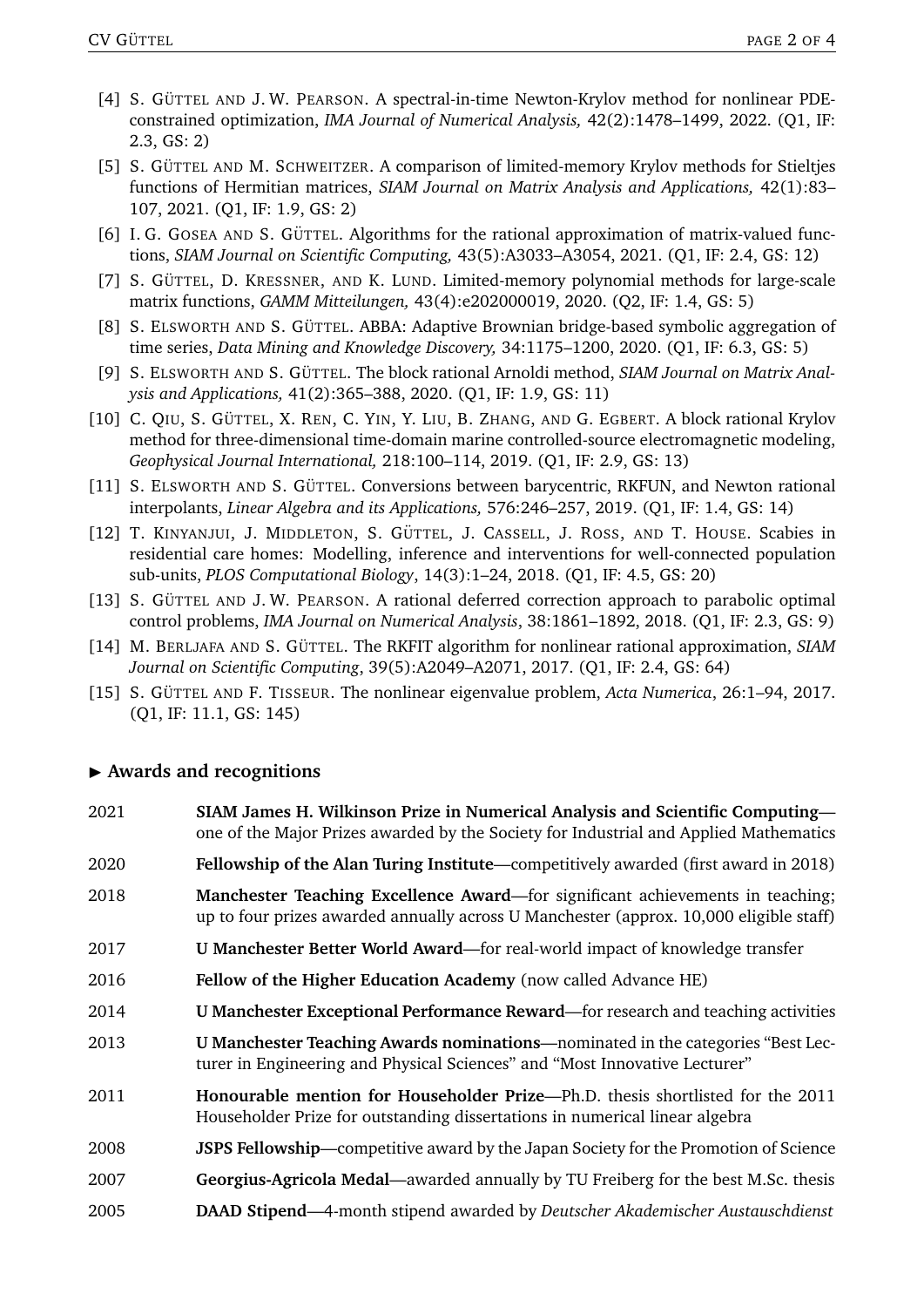## $\blacktriangleright$  Grants

| 2020-2022 | Knowledge Transfer Partnership (KTP) with Arup, Innovate UK $(E352, 190$ as co-I) |
|-----------|-----------------------------------------------------------------------------------|
| 2020-2021 | Turing Fellow Project, Alan Turing Institute (£73,127 as PI)                      |
| 2017-2021 | KTP with Process Integration Ltd., Innovate UK $(E320,581$ as PI)                 |
| 2013-2016 | KTP with Sabisu, Technology and Strategy Board $(E302,849$ as PI)                 |
| 2012      | LMS Research Workshop grant, London Mathematical Society $(E2, 975$ as PI)        |
| 2011-2012 | Postdoc stipend, German Research Foundation (£49,500 as PI)                       |

# **C. Conference and workshop activities**

# **Plenary talks (last 5 years, with expenses covered if applicable)**

| 03/2021 | SIAM James H. Wilkinson Prize talk "Rational Krylov: A Toolkit for Scientific Comput-<br>ing," SIAM Conference on Computational Science and Engineering 2021 (online) |
|---------|-----------------------------------------------------------------------------------------------------------------------------------------------------------------------|
| 05/2019 | Plenary talk at the "Advances in Numerical Linear Algebra: Celebrating the Centenary<br>of the Birth of James H. Wilkinson" conference, U Manchester                  |
| 05/2018 | Plenary talk at the "International Conference on Approximation and Matrix Functions"<br>(AMF18), University of Lille, France                                          |
| 04/2018 | Plenary talk at the ICMS Workshop "New Directions in Applied Linear Algebra, Numer-<br>ical Methods for PDEs, and Applications," Edinburgh                            |
| 11/2017 | Plenary talk at the ICERM Workshop "Recent Advances in Seismic Modeling and Inver-<br>sion," Brown University, USA                                                    |
| 08/2017 | Plenary talk at the "LMS-EPSRC Symposium on Model Order Reduction," Durham                                                                                            |
| 07/2017 | SIAG-LA plenary lecture at the ILAS 2017 Conference, Iowa State University, USA                                                                                       |
|         |                                                                                                                                                                       |

## I **Co-organized conferences and workshops (last 5 years)**

| 04/2020- | Online Seminar on Numerical Linear Algebra (sites.google.com/view/e-nla/)                                                                                       |
|----------|-----------------------------------------------------------------------------------------------------------------------------------------------------------------|
| 12/2019  | Workshop "Computational Complex Analysis," Newton Institute, Cambridge (https:<br>//www.newton.ac.uk/event/catw03)                                              |
| 11/2019  | Workshop "Mathematics and Data Science: Preparing for a Career as Data Scientist,"<br>U Manchester (personalpages.manchester.ac.uk/staff/stefan.guettel/career) |
| 10/2019  | GAMM ANLA workshop on "Linear Algebra Challenges in the Sciences," University of<br>Chemnitz, Germany (https://gammanla.wordpress.com/)                         |
| 06/2019  | Workshop "Iterative Methods from the Continuum Perspective," Hamilton Mathematics<br>Institute, Ireland (https://siamukie.wordpress.com/2018/12/18/dublin2019/) |
| 10/2018  | GAMM ANLA workshop on "Numerical Linear Algebra Challenges in Optimization,"<br>University of Lund, Sweden (https://gammanla.wordpress.com/)                    |
| 01/2018  | SIAM UKIE Annual Meeting 2018, University of Southampton                                                                                                        |
| 01/2017  | SIAM UKIE Annual Meeting 2017, University of Strathclyde                                                                                                        |